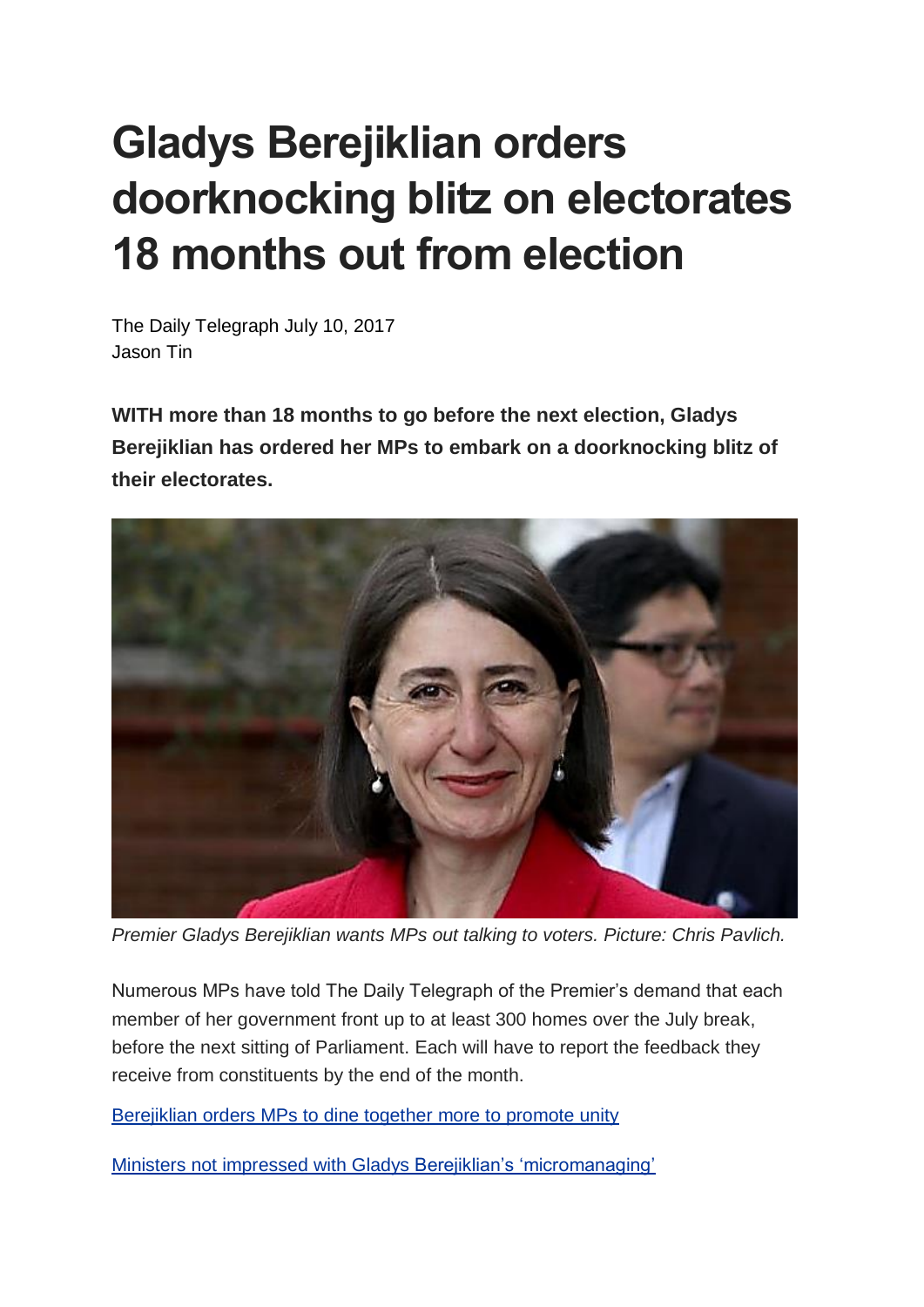"We've got one of the laziest Oppositions in living memory," one MP said. "It's time for the government to get up off the dirt and fight."

The same Liberal MP said the order — made at a recent party room meeting — was important because it ensured colleagues were forming and maintaining connections with their communities well before the election.

"Standing on someone's doorstep means you get both barrels about what people are thinking," the MP said.

Ms Berejiklian recently switched course on the government's planned changes to the levy which funds fire and emergency services, after MPs began receiving worrying feedback from locals concerned about unintended consequences.

A different Liberal MP said the Premier appeared to want to use the [doorknocking](http://www.dailytelegraph.com.au/news/nsw/gladys-berejiklian-unanimously-elected-nsws-first-woman-liberal-premier/news-story/4081602e2105cd339b2cd62ec5e8cfe0) drive to assess her [government's](http://www.dailytelegraph.com.au/news/nsw/gladys-berejiklian-unanimously-elected-nsws-first-woman-liberal-premier/news-story/4081602e2105cd339b2cd62ec5e8cfe0) performance.



*Liberals have taken aim at Labor, calling the Opposition "lazy". Summer Hill Labor MP Jo Haylen, Opposition leader Luke Foley and Labor Upper House MP Adam Searle talk with Kelby's Cafe owner, Moe Issa in Marrickville. Picture: AAP*

"Certainly, the Premier is a new premier and she has a different style from the previous one," the MP said.

"Her style is that the views of voters really matter to her and she wants to gauge what the electorate is saying about the government.